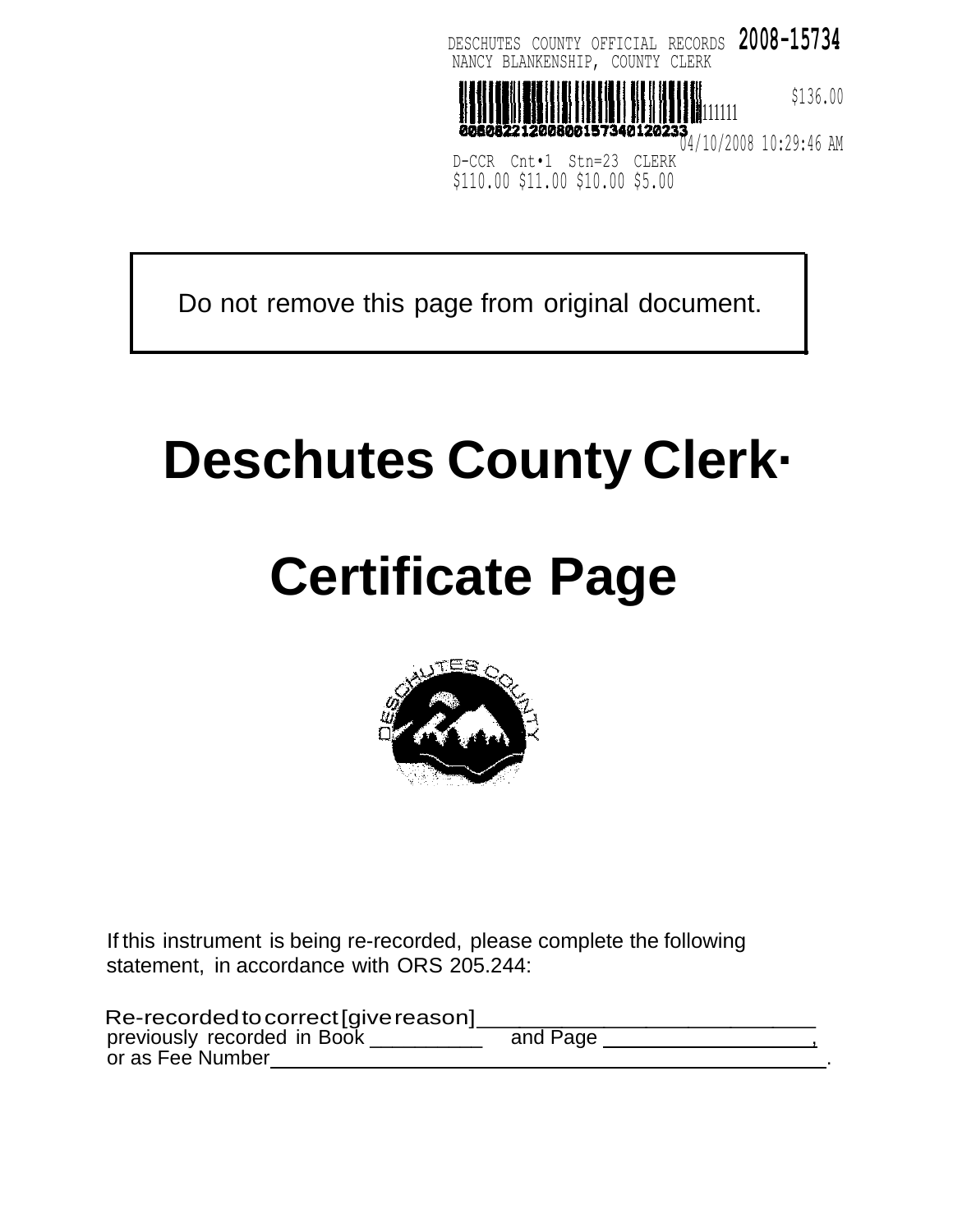## AMENDED DECLARATION OF COVENANTS, CONDITIONS AND RESTRICTIONS OF SUNSET VIEW ESTATES

This Declaration of Covenants, Conditions and Restrictions of Sunset View Estates is made August 21, 2007 by the Sunset View Estates Homeowners Association Board of Directors and approved at a general meeting of the members of the Homeowners Association on September 28, 2007. This document is a total replacement of all preceding documents as listed below:

| Document#  | Date of Document | Recorded date | Signed by          |
|------------|------------------|---------------|--------------------|
| 90-11949   | April27, 1990    | May 1, 1990   | William Bundy      |
| 91-13862   | May 2, 1991      | May 21, 1991  | William Bundy      |
| 95-04133   | Jan.24, 1994     | Feb. 8, 1995  | William Bundy      |
| 95-37113   | Sept. 5, 1995    | Oct. 24, 1995 | William Bundy      |
| 95-39357   | Sept. 5, 1995    | Nov. 9, 1995  | William Bundy      |
| 95-39949   | Sept. 5, 1995    | Nov. 15, 1995 | William Bundy      |
| 98-17857   | Apr. 29, 1998    | Apr. 30, 1998 | William Bundy      |
| 2003-36439 | Sept. 18, 2002   | May 30, 2003  | <b>Wendy Potok</b> |

This document will not replace or amend the following two documents, which were Recorded as required by the Oregon Revised Statutes 94.600-94.622 (2001 edition) regarding turnover from the declarant to the Homeowners Association:

| 2004-00584 Jan. 7,2004 | Jan. 7, 2004 | William Bundy |
|------------------------|--------------|---------------|
| 2004-00585 Jan. 7,2004 | Jan. 7, 2004 | William Bundy |

It is the intention of the Board and the Homeowner's Association to impose upon the properties mutually beneficial restrictions under a general plan of improvement for the benefit of all owners of residential property within Sunset View Estates, the planned unit development made subject to this Declaration and amendments thereto by the recording ofthis Declaration.

All Properties which are part of Sunset View Estates as identified in the current Deschutes County Assessor's Department maps shall be held, sold, and conveyed subject to the following easements, restrictions, covenants, and conditions which are for the purpose of protecting the value and desirability of and which shall run with the real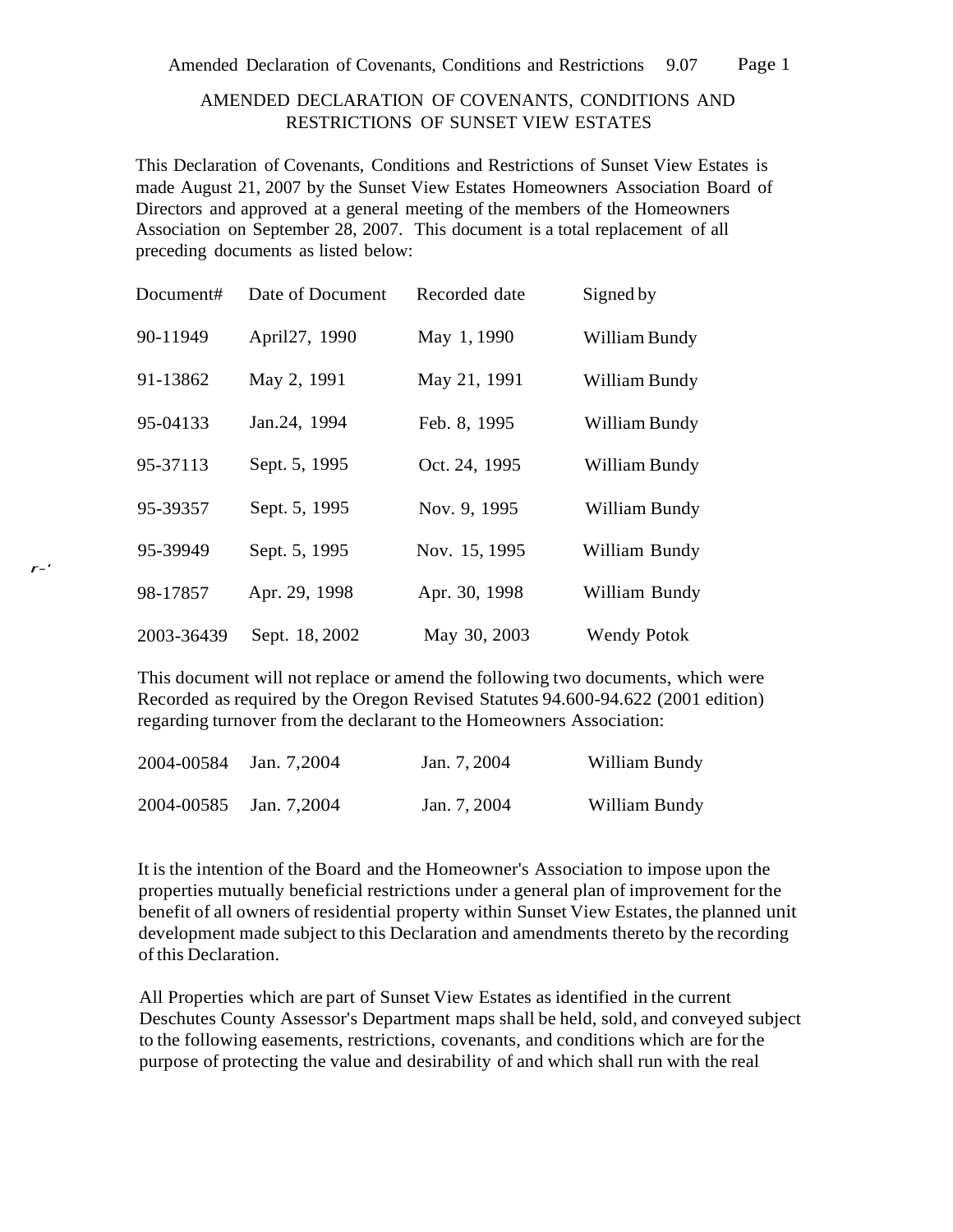property subjected to the Declaration and which shall be binding on all parties having any right, title, or interest in the described properties or any part hereof, their heirs, successors, successors-in-title, and assigns, and shall inure to the benefit of each owner thereof.

### ARTICLE 1: DEFINITIONS

Section 1. "Area of Common Responsibility" shall mean and refer to the Common Area.

Section 2. "Bylaws" shall refer to the Bylaws of SUNSET VIEW ESTATES, INC.

Section 3. "Common Area" shall mean all real and personal property now or hereafter owned by the Association. for the common use and enjoyment of the Owners.

Section 4. "Common Expenses" shall mean and include the actual and estimated expenses of operating the Association, including any reasonable reserve, all as may be found to be necessary and appropriate by the Board pursuant to the Declaration, the Bylaws, and the Articles of lncorporation of the Association.

Section 5. "Eligible Mortgage Holder" shall mean a holder, insurer, or guarantor of a first mortgage on a unit who has requested notice of certain matters from the Association as hereinafter and in the Association's bylaws provided.

Section 6. "Eligible Votes" shall mean those votes available to be cast on the issue at hand. A vote that is for any reason suspended is not available to be cast.

Section 7. "Lot" shall mean a platted Jot in Sunset View Estates.

Section 8. "Majority" means those eligible votes, owners, or other groups asthe context indicate totaling more than fifty (50%) percent of the total eligible number.

Section 9. "Member" shall mean and refer to a person or entity entitled to membership in the Association, as provided herein.

Section 10. "Mortgage" means any mortgage, deed to secure debt, and any and all other similar instruments used for the purpose of conveying or encumbering real property as security for the payment of satisfaction of an obligation.

Section 11. "Mortgagee" shall include a beneficiary or holder of a deed of trust, as wellas a mortgage.

Section 12. "Mortgagor" shall include the trustor of a deed of trust, as well as a mortgage.

Section 13. "Owner" shall mean and refer to the record owner, whether one or more persons or entities, of any Lot which is part of the Properties, but excluding any party holding the fee simple title merely as security forthe performance of an obligation.

Section 14. "Person" means a natural person, a corporation, apartnership, trustee, or other legal entity.

Section 15. "Property or Properties" shall mean and refer to the real property described on page one of the Declaration.

Section 16. "Subsequent Amendment" shall mean an amendment to the Declaration that adds additional property to that covered by this Declaration. Such subsequent amendment may, but is not required to impose, expressly or by reference, additional restrictions and obligations on the land submitted by that amendment to the provisions of this Declaration.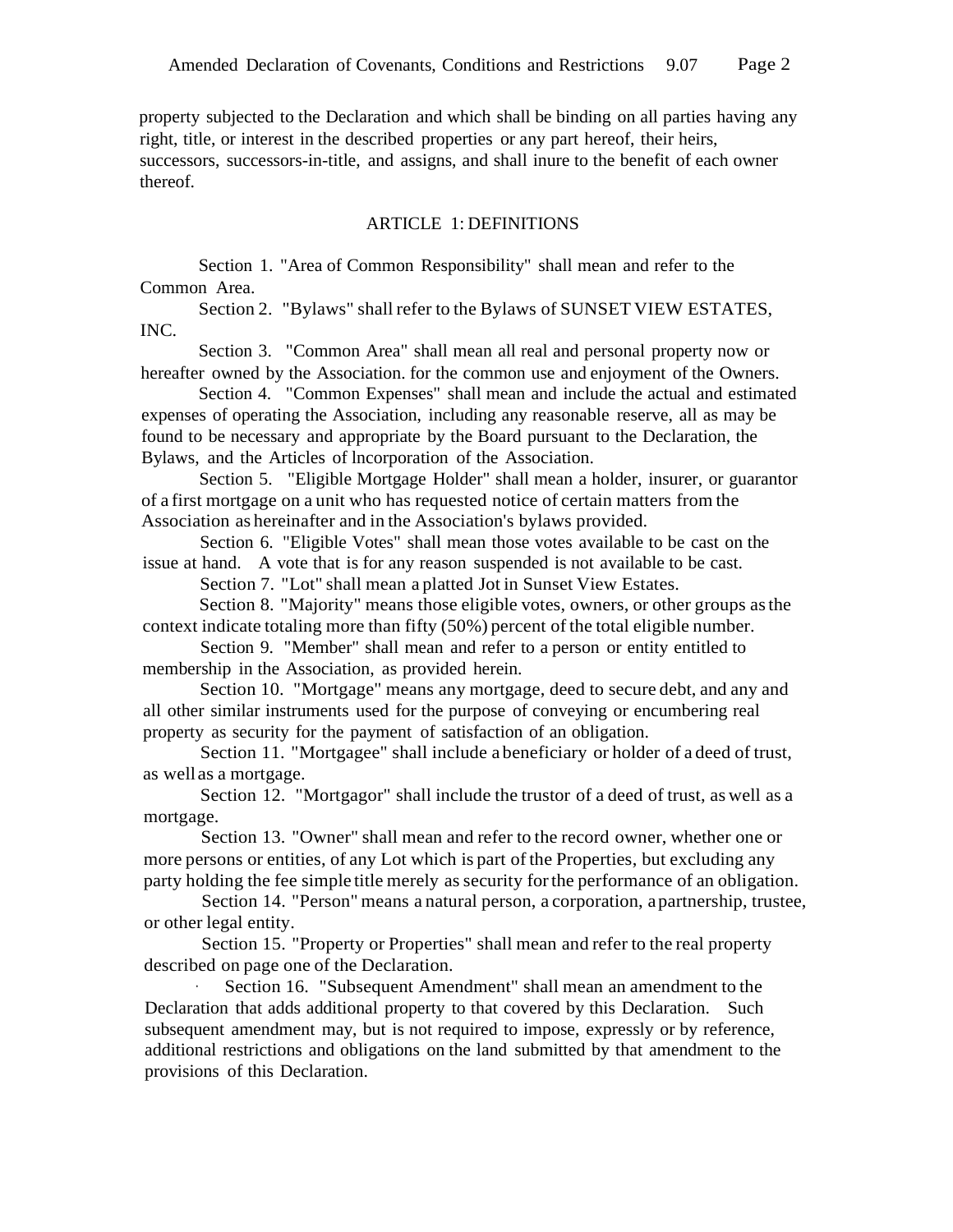## ARTICLE 2: PROPERTY RIGHTS

Section 1. OWNER'S EASEMENT OF ENJOYMENT. Every owner shall have a right and easement of ingress and egress, use and enjoyment in and to the common area that shall be appurtenant to and shall pass with the title to every lot, subject to the following provisions.

- (a) The right of the Board of Directors of the Homeowners Association, with regard to the Properties which may be owned for the purpose of the development, to grant easements in and to the Common Area contained within the respective properties to any public agency, authority, or utility for such purposes as benefits only the properties or portions thereof and owners or lots contained therein;
- (b) The right of the Association to borrow money for the purpose of improving the Common Area, and any portion thereof, for acquiring additional Common Area, or for constructing, repairing, or improving any improvements located or to be located thereon, and to give as security for the payment of any such loan amortgage conveying all or any portion of the common area, provided eighty percent (80%) of the lot votes present in person or by written proxy at a meeting called for this stated purpose shall approve; provided, however, the lien and encumbrance of any such mortgage given by the Association shall be subject and subordinate to any and all rights, interest, options, easements, and privileges reserved or established in this Declaration forthe benefit of any Owner, or holder of any mortgage; and
- (c) The right of the Association to dedicate or transfer all or any portion of the Common Area to any public agency, authority or utility for such purposes and subject to such conditions as may be agreed to by the members of the Association. No such dedication or transfer shall be effective unless an instrument agreeing to such dedication or transfer has been approved by at least two-thirds (2/3) of the votes represented in person or by proxy at a meeting duly called for such purpose.

Section 2. OWNERS RIGHT TO INGRESS, EGRESS AND SUPPORT. Each Owner shall have the right to ingress and egress over, upon and across the Common Area necessary for accessto his or her lot and shall have the right to lateral support for his or her lot, and such rights be appurtenant to and pass with the title of each lot.

Section 3. USE OF LOTS. Except as may be otherwise expressly provided in this Declaration, each Lot shall be used for residential purposes only. No trade or business of any kind may be conducted. Lease or rental of a Lot or any building thereon for residential purposes shall not be considered to be a violation of this covenant, so long asthe lease is in compliance with reasonable rules and regulations asthe Board of Directors may promulgate. Any lessee ortenant shall in all respects be subject to the terms and conditions of this Declaration, the Bylaws, and the rules and regulations adopted hereunder.

Section 4. KEEPING OF ANIMALS. No animals, livestock, or poultry of any kind shall be raised, bred, or kept on the Properties. Only domesticated household pets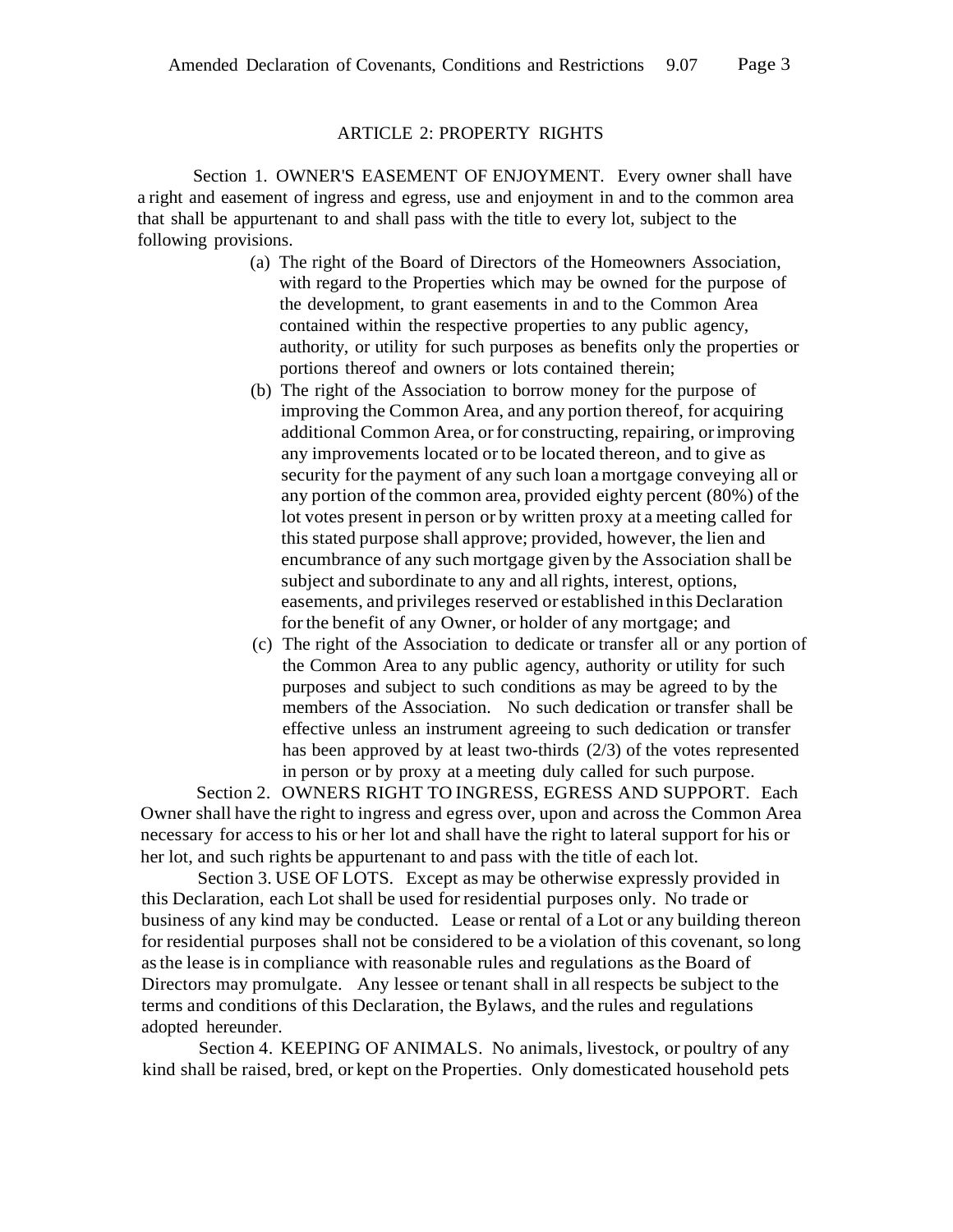that may be kept in the residences shall be permitted. Owners shall follow all rules and regulations concerning the care and keeping of animals that are included in this document, the Bylaws, and the Rules and Regulations. No animals shall be kept, bred, or maintained for any commercial purpose. The Board shall have the absolute power to prohibit a pet from being kept on the properties, including inside residences constructed thereon.

## Section 5. PHASES OF DEVELOPMENT AND RESTRICTION

- a. Phase 1 includes the first 16 lots only. These lots (and only these lots) are entitled to use their Lot to keep and maintain a reasonable number of horses and llamas in addition to domesticated household pets. The keeping and maintaining of horses and llamas shall be subject to the reasonable rules and regulations ofthe Association, but such rules and regulations shall not prohibit the keeping of horses and llamas. However, the restrictions on horses and llamas shall be consistent with the restrictions on domesticated household pets, and shall not allow any horses or llamas to be kept, bred, or maintained for any commercial purpose. In addition, perimeter fencing (consistent with the Homeowners fencing around the exterior of the development only) is permitted around the lots in Phase I only.
	- b. Phase II and Phase III-includes all other lots. These lots have been constructed around a public golf course. The golf course is not part of Sunset View Estates, and is not intended to be part of Sunset View Estates. The use of any type of fencing around the perimeter of the lots in phases II and III is prohibited.
	- c. Additional restrictions regarding the lots adjacent the golf courses are more fully identified in Article 8 of this document.

### ARTICLE 3.MEMBERSHIP AND VOTING RIGHTS

Section I. MEMBERSHIP. Every person or entity that is the record owner of a fee interest, or contract vendee, in any lot that is subject to this Declaration shall be deemed to have membership in the Association. Membership shall be appurtenant to and may not be separated from such ownership. The foregoing is not intended to include persons who hold an interest merely as security for the performance of an obligation, and the giving of a security interest shall not terminate the Owner's membership. No owner, whether one or more persons, shall have more than one (1) membership per lot owned. In the event the owner of a lot is more than one person or entity, votes and rights of use and enjoyment shall be as provided herein. A member or the member's spouse may exercise the rights and privileges of membership, including the right to vote, but in no event shall more than one (1) vote for each lot be cast. If the owners of a lot disagree on how a vote shall be cast or attempt to cast separate conflicting votes, the vote from that lot shall be disregarded.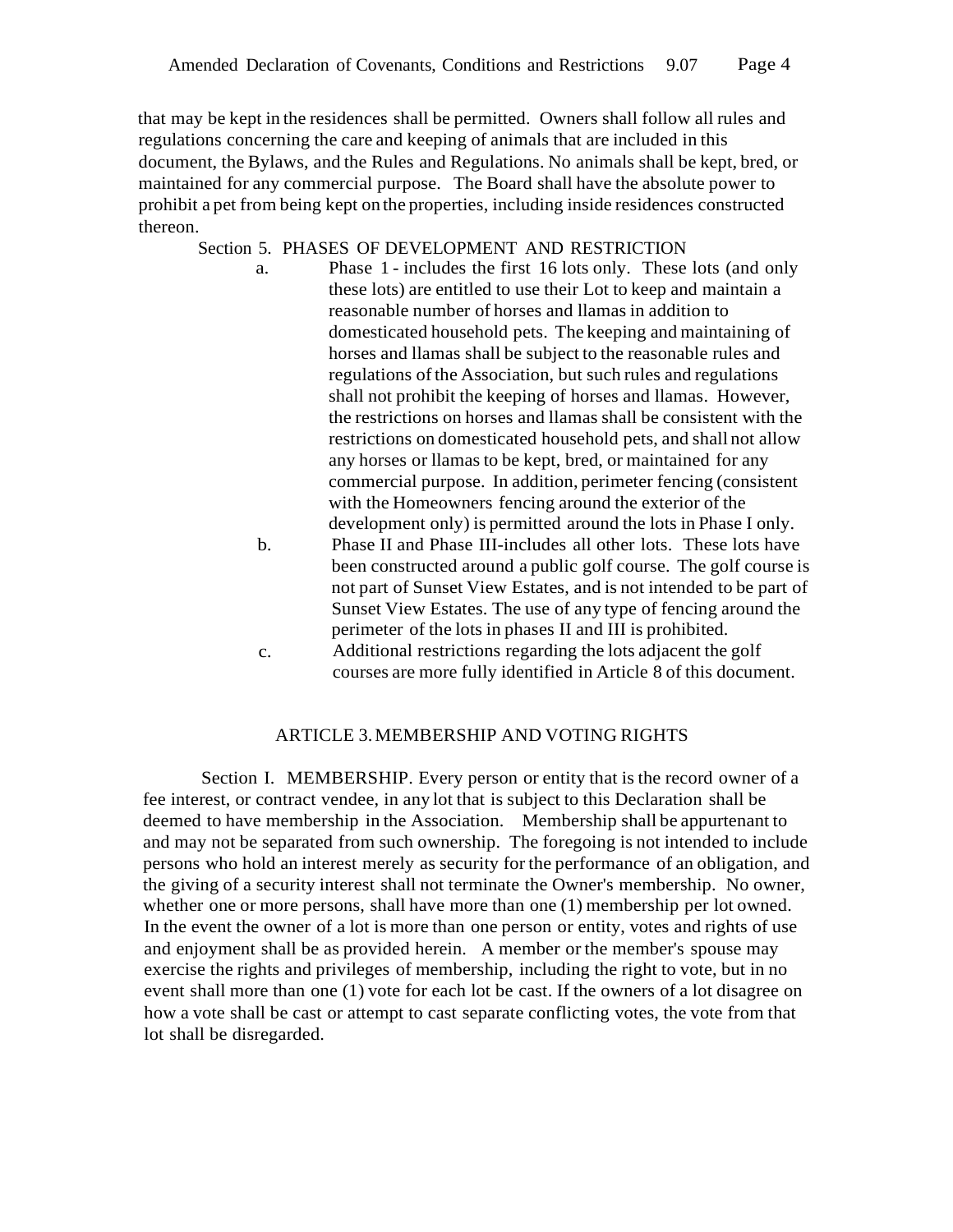Section 2. VOTING. One vote, and only one vote, will be permitted per lot. No vote shall be cast or counted for any lot not subject to assessment. When more than one person or entity holds such interest in any lot, the vote for such lot shall be exercised as those persons or entities themselves determined and advise the Secretary of the Association prior to any meeting. In the absence of such advice, the lot's vote shall be suspended in the event more than one person or entity seeks to exercise it. Any owner of lots that are leased may, in the lease or other written instrument, assign the voting right appurtenant to that lot to the lessee, provided that a copy of such instrument isfurnished to the Secretary prior to any meeting. If the owners of a lot disagree on how a vote shall be cast or attempt to cast separate conflicting votes, the vote from that lot shall be disregarded.

#### ARTICLE 4. MAINTENANCE

Section 1. ASSOCIATION'S RESPONSIBILITY. The Association shall maintain and keep in good repair the Area of Common responsibility, such maintenance to be funded as hereinafter provided. This maintenance shall include, but not be limited to, maintenance, repair and replacement, subject to any insurance then in effect, of all landscaping and other flora structures, and improvements situated upon the area of common responsibility.

Section 2. OWNER'S RESPONSIBILITY. Except as provided in Section 1 of this Article, all maintenance of the lot, all part of the residence thereon, and the exclusive use common area shall be the responsibility of the owner, and each owuer shall maintain and keep in good repair such property and improvements.

## ARTICLE 5. RIGHTS AND OBLIGATIONS OF THE ASSOCIATION

Section 1.COMMON AREA. The Association, subject to the rights of the owners set forth in this declaration, shall be responsible for the exclusive management and control of the common area and all improvements therein, and shall keep it ingood, clean, attractive, and sanitary condition, order, repair, pursuant to the terms and conditions of this declaration and the bylaws. Owners shall be entitled to the exclusive use of the common area adjacent to their property. In Phase 1 only, this shall include the right to fence the common area and to install and maintain pasture, provided, however, that the use shall comply with the reasonable rule and regulations of the association with respect to such use..The owner shall not be permitted to construct any improvement on the common area.

Section 2. SERVICES. The Association may obtain and pay for the services of any person or entity to manage its affairs or any part thereof, to the extent it deems advisable, as well as such other personnel asthe Association shall determine to be necessary or desirable for the proper operation of the properties, whether such personnel are furnished or employed directly by the Association or by any person or entity with whom or with which it contracts. The Association may obtain and pay for legal and accounting services necessary or desirable in connection with the operation of the properties or the enforcement of this declaration. The association may but shall not be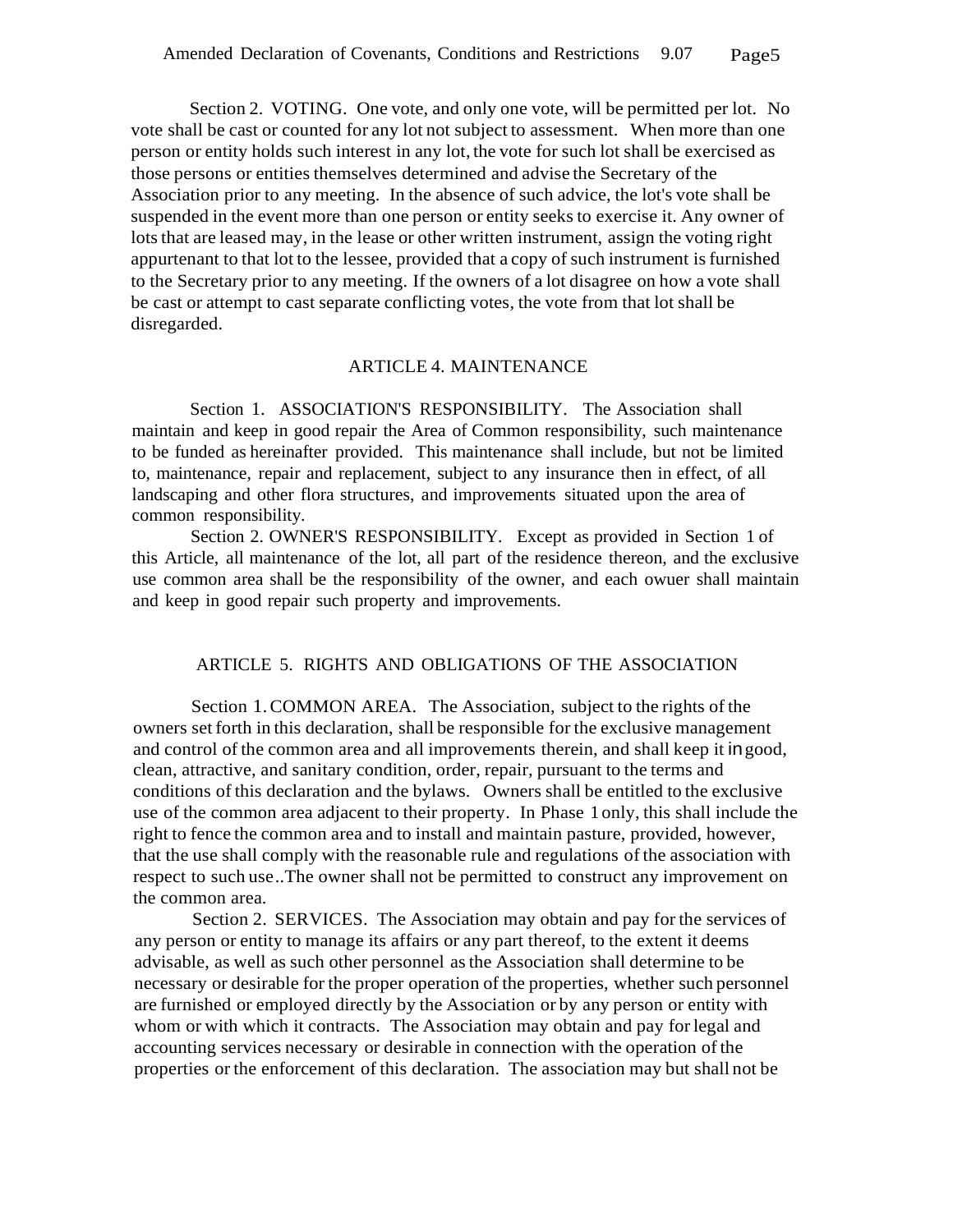required to arrange with third parties to furnish water, trash collection, sewer service, and other common services to each Jot as an association expense.

Section 3. PERSONAL PROPERTY AND REAL PROPERTY FOR COMMON USE. The Association, through action of its Board of Directors may acquire, hold, and dispose of tangible and intangible personal property and real property.

Section 4. IMPLIED RIGHTS. The Association may exercise any right or privilege given to it expressly by this Declaration or the Bylaws, or every other right or privilege reasonably implied from the existence of any rights or privilege given to it herein.

Section 5. SELF-HELP. Inaddition to any other remedies provided for herein, the Association or its duly authorized agent shall have the power to enter upon a Jot or any portion of a common property to abate orremove, using such force as may be reasonably necessary, any erection, thing or condition which violates this Declaration, the Bylaws, the rules and regulations orthe use restrictions. Unless an emergency situation exists, the Board shall give the violating property owner ten (10) days written notice of its intent to exercise self-help. All costs of self-help, including reasonable attorney's fees actually incurred shall be assessed against the violating property owner and shall be collected as provided herein forthe collection of assessments.

Section 6. RIGHT OF ENTRY. The Association shall have the right, in addition to and not in limitation of all the rights it may have, to enter onto lots for emergency, security, or safety purposes, which right may be exercised by the Association's Board of directors, officers, agents, employee's managers, and all police officers, firefighters, ambulance personnel, and similar emergency personnel in the performance of their respective duties. Except in emergency situations, entry shall only be during reasonable hours and after reasonable notice to the owner or occupant of the lot.

Section 7. UTILITIES. The Association is authorized to enter into an agreement to purchase water for irrigation purposes to be used on the common areas within Sunset View Estates, including the front lawn area ofthe development. The Association is also authorized to enter into agreements forsupplying electrical power, and telephone service for the gates and common areas.

## ARTICLE 6. ASSESSMENTS

Section I. PURPOSE OF ASSESSMENT. The assessments provided for herein shall be used for the general purposes of promoting the recreation health, safety, welfare, common benefit, and the enjoyment of the owners and occupants of the lots, including the maintenance of real and personal property, all as may be more specifically authorized from time to time by the Board of Directors.

Section 2. CREATION OF ASSESSMENTS. Each owner of any lot, by acceptance of a deed therefore, whether or not it shall be so expressed in such deed, covenants and agrees to pay the association; (a) annual assessment or charges; (b) special assessments, such assessments to be established and collected as hereinafter provided, and (c) specific assessments against any particular lot which are established pursuant to the terms of this Declaration, including, but not limited to, reasonable fines as may be imposed in accordance with the terms of this Declaration.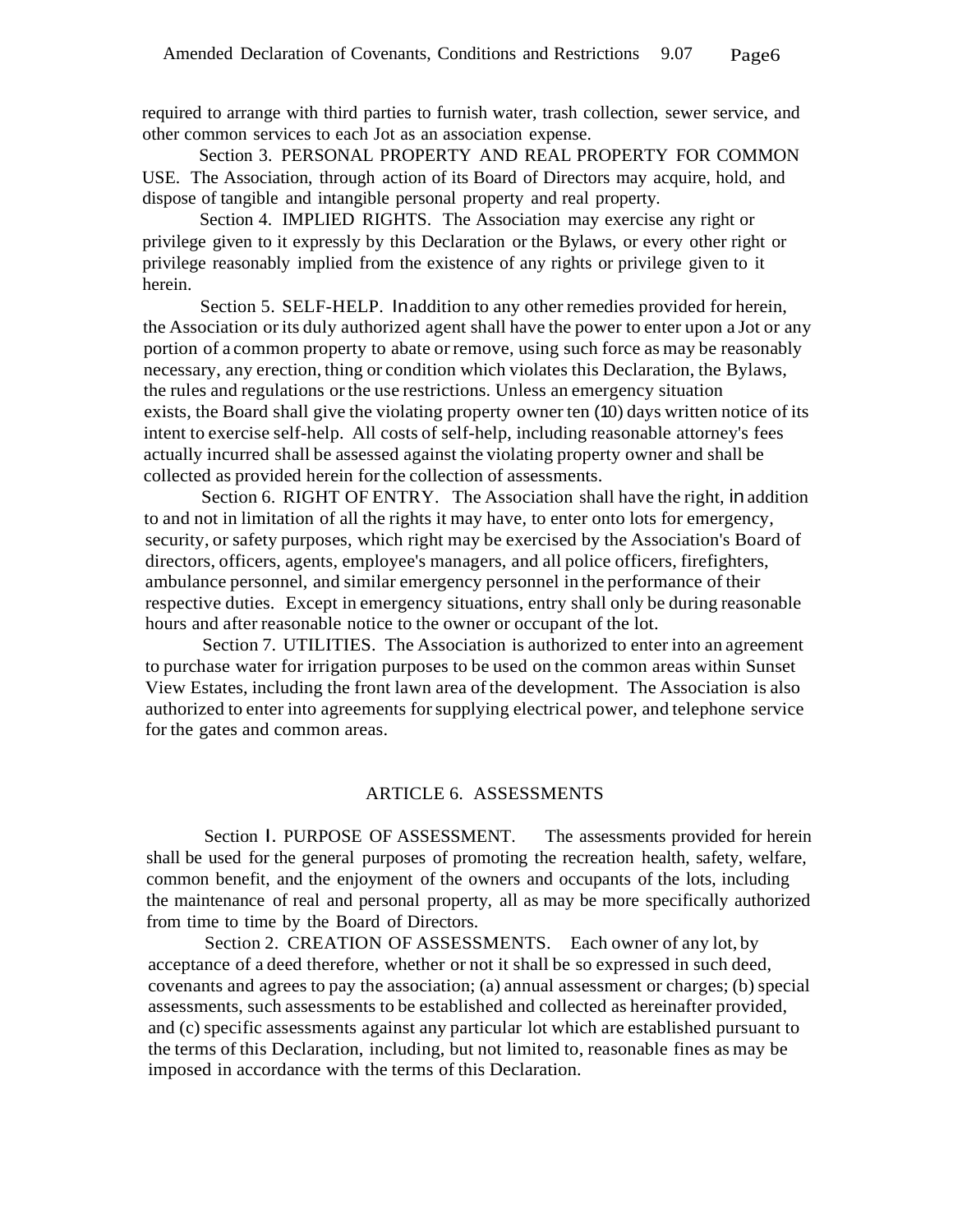a. Such assessments, together with the late charges, interest, not to exceed the maximum legal rate, costs, and reasonable attorney's fees actually incurred, shall be charged on the land and shall be a continuing lien upon the lot against which assessment is made.

b. As long as the Declarant (William Bundy) owns the one remaining lot of the subdivision, he shall be required to pay only fifty percent (50%) · of the annual assessment for that unoccupied lot. Upon the recorded sale or transfer of that lot, the assessment will automatically be increased to the full amount as of the day of recording.

Section 3. COMPUTATION OF ASSESSMENT. It shall be the duty of the Board to prepare a budget covering the estimated costs of operating the Association during the coming year, which shall include a capital contribution or reserve in accordance with a capital budget separately prepared. The Board shall cause the budget . and the assessment to be levied against each lot for the following year to be delivered to each member at least thirty (30) days prior to the end of the current fiscal year. The budget and the assessment shall become effective unless disapproved at a meeting by a majority of the owners. Notwithstanding the forgoing, however, in the event the membership disapproves the proposed budget or the Board fails for any reason so to determine the budget for the succeeding year, then and until such time as a budget shall have been determined, as provided herein, the budget in effect for the then current year shall continue for the succeeding year.

Section 4. SPECIAL ASSESSMENTS. Inaddition to the other assessments authorized herein, the Association may levy special assessments in any year. So long as the total amount of special assessments allocable to each lot does not exceed Five Hundred Dollars (\$500) in any on fiscal year, the Board may impose the special assessment. Any special assessment that would cause the amount of the special assessment allocable to any lot to exceed this limitation shall be effective only if approved by a majority of the members. Special assessments shall be paid as determined by the Board, and the Board may permit special assessments to be paid in installments extending beyond the fiscal year in which the special assessment isimposed.

Section 5EFFECT OFNONPAYMENT OF ASSESSMENTS: REMEDIES OF THE ASSOCIATION. Any assessments that are not paid when due shall be delinquent. Any assessment delinquent for a period of more than fifteen (15) days shall incur a late charge in an amount asthe Board may from time to time determine. The association shall cause a notice of delinquency to be given to any member who has not paid within fifteen (15) days following the due date. If the assessment is not paid within thirty (30) days, the association may, asthe Board shall determine, institute suit to collect such amounts. Each owner, by acceptance of a deed or as a party to any other type of conveyance, vests in the Association or its agents the right and power to bring all actions against him or her, personally, for the collection of such charges.

Section 6. RESERVE ACCOUNT AND CONTRIBUTION. The Board of Directors shall annually prepare a capital budget that shall take into account the number and nature of replaceable assets, the expected life of each asset, and the expected repair or replacement cost. The Board shall set the required capital contribution, if any; in an amount sufficient to permit meeting the projected capital needs of the Association, as shown on the capital budget, with respect to both amount and timing by annual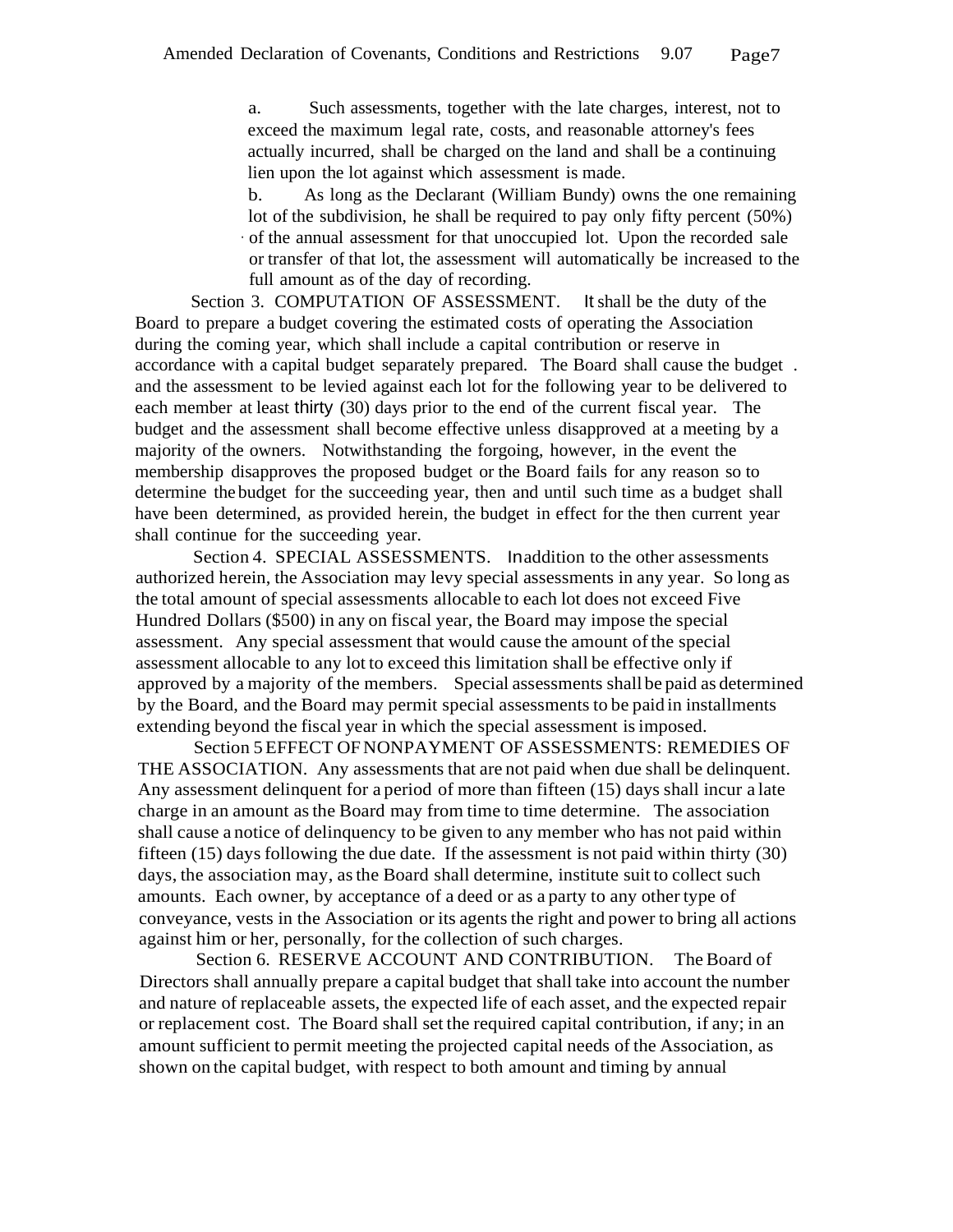assessments over the period of the budget. The capital contribution required shall be fixed by the Board and included within the budget and assessments, as provided in Section 3 of this Article. A copy of the reserve account budget shall be distributed to each member in the same manner as the operating budget.

Section 7. DATE OF COMMENCEMENT OF ANNUAL ASSESSMENTS. The annual assessments provided for herein shall be concurrent with our fiscal year. The official close of escrow and recording of ownership with Deschutes County, Oregon will constitute the date of the transfer of ownership.

#### ARTICLE 7. ARCHITECTURAL STANDARDS

Section 1. AUTHORIZATION AND JURISDICTION. The Board of Directors shall have the authority and standing, on behalf of the Association, to enforce in courts of competent jurisdiction decisions of the Committee established in Section 2 of this Article. No construction, such term shall include within its definition staking, clearing, excavation, grading, and other site work, and no planting or removal or plants, trees, or shrubs shall take place except in strict compliance with this Article, until the requirement thereof have been fully met, and until the approval of the appropriate committee has been obtained.

Section 2. ARCHITECUTURAL REVIEW COMMITTEE. The Architectural Review Committee (ARC) shall have exclusive jurisdiction over all original construction on any portion ofthe properties and jurisdiction over modifications, addition, or the alterations made on or to existing residential lots, buildings, and the open space, in any appurtenant thereto. The ARC shall prepare and, on behalf of the Board of Directors, shall promulgate design guidelines and application procedures. The standards and procedures shall be those of the Association, and the ARC shall have sole and full authority to prepare and to amend the standards and procedures. Itshall make both available to the owners, builders and developers who seek to engage in the development or on construction upon all or any portion of the properties and who shall conduct their operations strictly in accordance herewith. The ARC shall consist of at least three (3), but no more than five (5), persons, and shall be appointed by the Board of Directors on an annual basis.

Section 3. SPECIFIC VARIATION IN RULES AND REGULATIONS FOR LOT 15. A specific one-time variance was granted to lot 15. "The building side-setback minimum requirement along the common sideline with Lot 16 shall be reduced to ten (10)feet from thirty (30) feet. The driveway location entrance from the street must still enter lot 15 at least 30 feet from the common lot sideline with Lot 16."

#### ARTICLE 8. GOLF COURSE

Section 1. GOLF COURSE. Sunset View Estates Phase II and III are constructed around a public golf course. No owner within Sunset View Estates shall have any rights or privileges touse the public golf course, except as may be extended by membership privileges granted to such owners. The golf course is not part of Sunset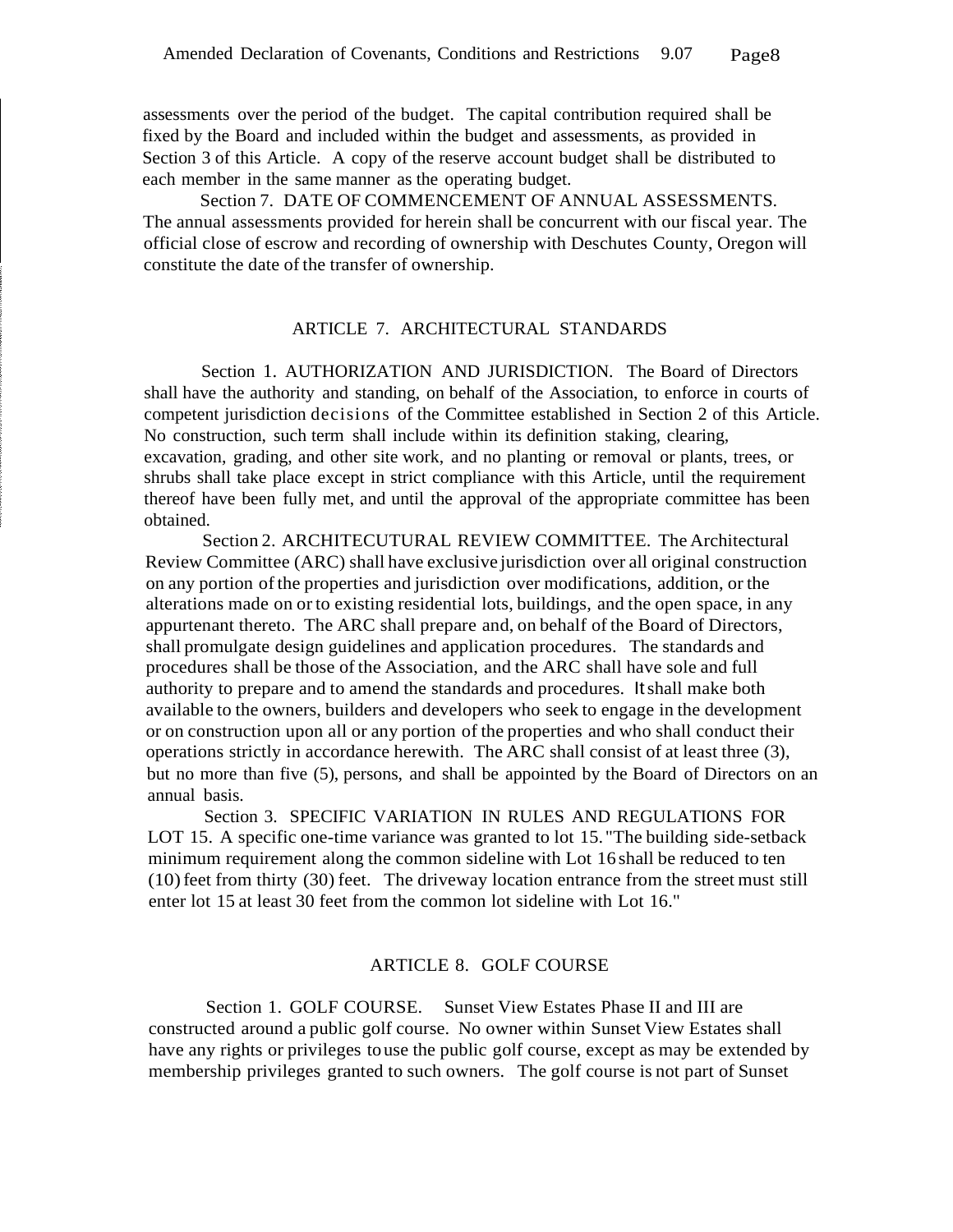View Estates, and is not intended to be part of Sunset View Estates, but does have certain easements as identified in Article 8, Section 2 of this Document in favor of the golf course to permit the continued operation and maintenance of the golf course in harmony with Sunset View Estates.

Section 2. GOLF COURSE EASEMENT. The Homeowner's Association reserves an easement for itself, its successors and assigns, including the owner and operator ofthe golf course adjacent to all lots within Sunset View Estates, an easement 25 feet wide along all property lines that are adjacent to and front the golf course. The easement is for the purpose of the operation and maintenance of the golf course, which included the right of the owner and operator of the golf course to enter the easement, provided that the entry is limited to golf course purposes. This easement does not give the right or responsibility to the golf course owner and operator to landscape the area. No structure of any kind shall be permitted within the golf course easement.

#### ARTICLE 9. GENERAL PROVISIONS

Section 1. DURATION. The covenants and restrictions of this Declaration shall run with and bind theproperties, and shall insure to the benefit of and shall be enforceable by the Association or their legal representatives for a term of thirty (30) years from the date this declaration is recorded, after which time they shall be automatically extended for successive periods often (10) years, unless the instrument in writing, signed by amajority ofthe owners has been recorded within the year preceding the beginning of each successive period often (10) years, agreeing to change said covenants and restrictions, in whole or in part, or to terminate the same.

Section 2. AMENDMENT. Amendments can occur at regular or special meetings if noticed and part of the agenda. Proxies or written acceptance of the proposed amendments shall be valid in computing whether the 75% threshold has been met. Amendments will be effective if signed and notarized by the Board Secretary and recorded in the official records of Deschutes County, Oregon.

Section 3. INDEMNIFICATION. The Association shall indemnify every officer and director against any and all expenses, including counsel fees, reasonably incurred by or imposed upon any Officer or Director in connection with any action, suit, or other proceeding (including settlement of any suit or proceeding, if approved by the Board of Directors) to which he or she may be a party by reason of being or having been an officer or director. The officers and directors shall not be liable for any mistake of judgment, negligent or otherwise, expect for their own individual willful misfeasance, malfeasance, misconduct or bad faith. The Officers and Directors shall have no personal liability with respect to any contract or other commitment made by them in good faith, on behalf of the Association (except to the extent that such officers or directors may also be members of the Association), and the Association shall indemnify and forever hold each such Officer and Directors free and harmless against any commitment. Any right to indemnification provided for herein shall not be exclusive of any other rights to which any Officer or Director, or former Officer or Director, may be entitled. The association shall, as a common expense, maintain adequate general liability and officers' and directors' liability insurance to fund this obligation.